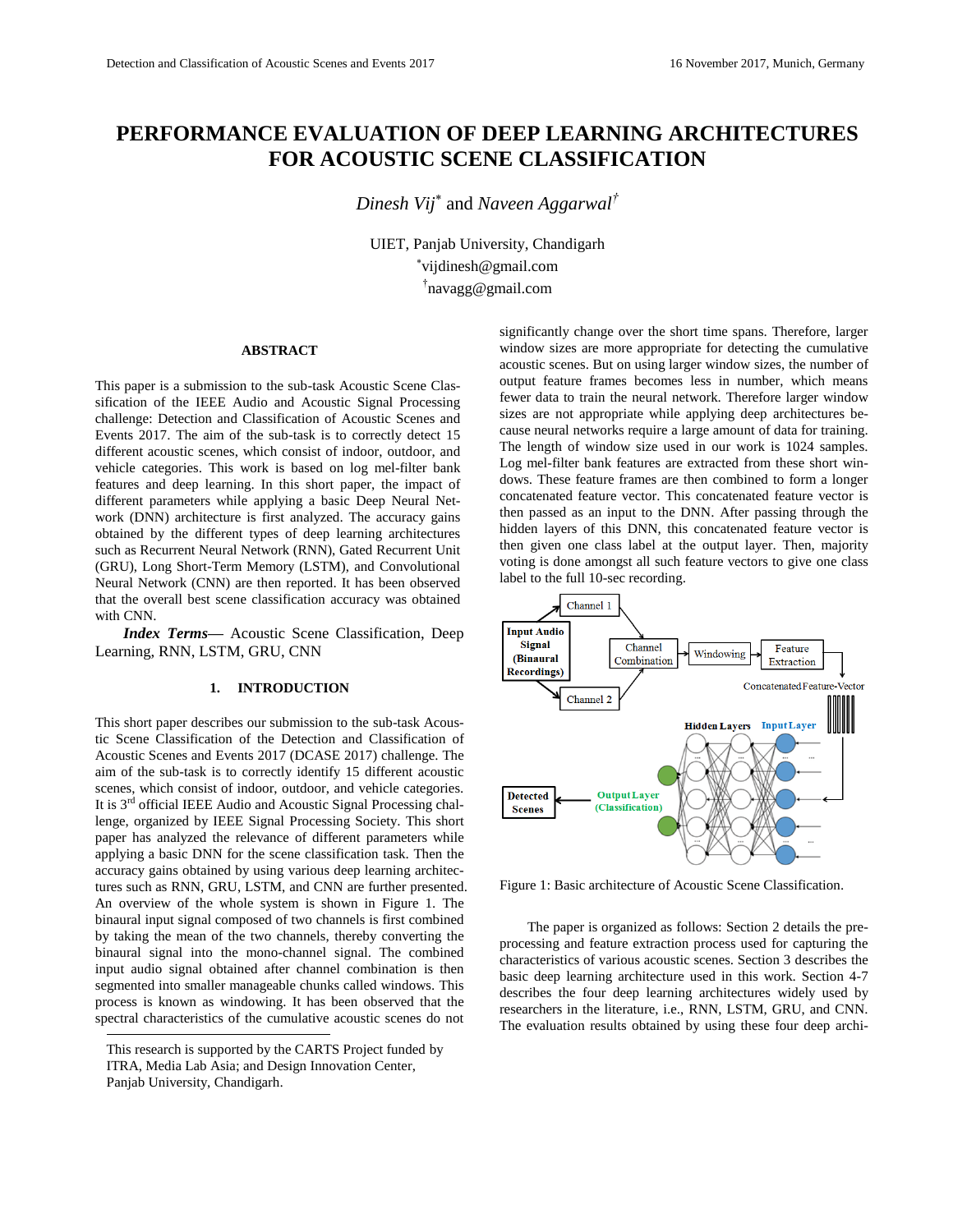tectures are presented in section 8. Finally, section 9 concludes the paper and gives future directions. In section 10, the classification results achieved on evaluation dataset (after challenge completion) are discussed.

### **2. PRE-PROCESSING AND FEATURE EXTRACTION**

The binaural input audio signal is first combined by taking mean of the two channels. Then the combined signal is segmented into smaller portions using short windows of 1024 samples. For feature extraction, we have used log mel-filter bank features with 40 channels to capture the distinctive acoustic signatures of various scenes. Librosa library [1] is used for extracting melfilter bank features. The extracted features are then normalized to the same scale using z-score normalization. Ten such feature frames are then concatenated, to form a longer feature vector of 400 units. This feature vector is then passed as an input to the DNN described in the next section.

#### **3. DEEP LEARNING**

In the recent years, deep learning has been widely used in various fields such as computer vision, speech recognition, natural language processing, etc. Researchers have also used various types of deep learning architectures to solve the abovementioned problems. DNNs have the ability to learn hierarchical representations without explicitly providing the system with hand-engineered features. In this section, we try to use a general deep learning architecture as provided by Kong *et al.* [2], and in the subsequent sections, we experiment with the various popular deep architectures used in the recent past. Our aim is to evaluate that how the different architectures perform on the scene classification task as compared to the baseline method.

### **3.1. Neural Network Structure**

We have used a fully connected neural network with two hidden layers in our work. The input layer consists of 400 input nodes corresponding to 10 concatenated log mel-filter bank feature frames (10 frames  $*$  40 features = 400 values). In the next two hidden layers, 400 hidden units per layer are used. A dropout value of 0.5 is used between layers to prevent over-fitting. At each node, Leaky-Relu activation function is used. Rmsprop optimizer with categorical cross-entropy loss function (objective function) is used to minimize the loss. For training the neural network, the batch size is set to 256. The learning rate is set to 0.001, and the maximum number of training epochs is set to 20.

### **3.2. Scene Classification**

For the scene classification task, our system used a softmax output layer. Further, the last layer consisted of 15 units corresponding to 15 acoustic scenes to be predicted. The implementation is based on deep learning framework built on top of Theano [3] by Qiuqiang Kong. We achieved an overall scene classification accuracy of 72.56 % by using this setup.

## **4. RNN**

RNN is a type of DNN learning model, which is used to learn sequence data. DNN has a disadvantage that after each data point is processed; the entire state of the network is lost. RNN removes this problem by passing information across sequence steps. The use of RNN improved the overall scene classification accuracy to 77.26 % over the basic DNN architecture.

# **5. LSTM**

The training of an RNN model is very complex. LSTM is a specific type of RNN architecture, which is easier to train and can learn long-term dependencies. The basis of LSTM is the use of cell states, and the ability to add or remove information from cell states by using structures called gates. The overall scene classification accuracy obtained with LSTM is 78.97%.

### **6. GRU**

GRU is a simpler variation of LSTM, which has gained popularity since 2014. Many researchers have reported accuracy gains by using GRU over the standard LSTM architecture. Therefore, in our work, we also tried to use GRU for the acoustic scene classification task. The overall scene classification accuracy obtained with GRU is 78.03%.

#### **7. CNN**

A CNN is basically a DNN in which stacks of convolutions are used instead of stacks of matrix multiplication layers. In a DNN, unique weights are learned for each point. However, in a CNN, the weights are shared across space. CNN has been mainly used for visual applications. But in the recent years, researchers have started exploring its' application in the audio domain as well. In this work, the input layer shape for CNN is set to (batch number, 1, 10, 40) corresponding to (batch number, number of audio channels i.e. mono channel, concatenated frames i.e. height, length of single frame i.e. width). The convolution size is set to (3, 3). The number of output feature maps is set to 32 in both the layers of the 2-layered architecture. Further, pooling operation is not performed. The overall scene classification accuracy obtained by using CNN is 82.74%., which is highest amongst the four architectures used in this work.

### **8. EVALUATION**

We evaluated our approach using fold1 of the cross-validation setup provided by the DCASE 2017 organizers. Development dataset is used for this purpose. It consists of 78 segments (10 sec each, totaling 13 min of audio) for each acoustic scene [4]. Final classification accuracy and scene-wise classification results obtained on fold1 using the provided development dataset are shown in Table 1. The deep learning models are then applied on Evaluation dataset, which consists of a total of 1620 segments (10-sec each, totaling 270 min of audio) for all the acoustic scenes and the results are submitted to the challenge. As a comparison with machine learning approaches, we have compared our results with our last year's approach based on machine